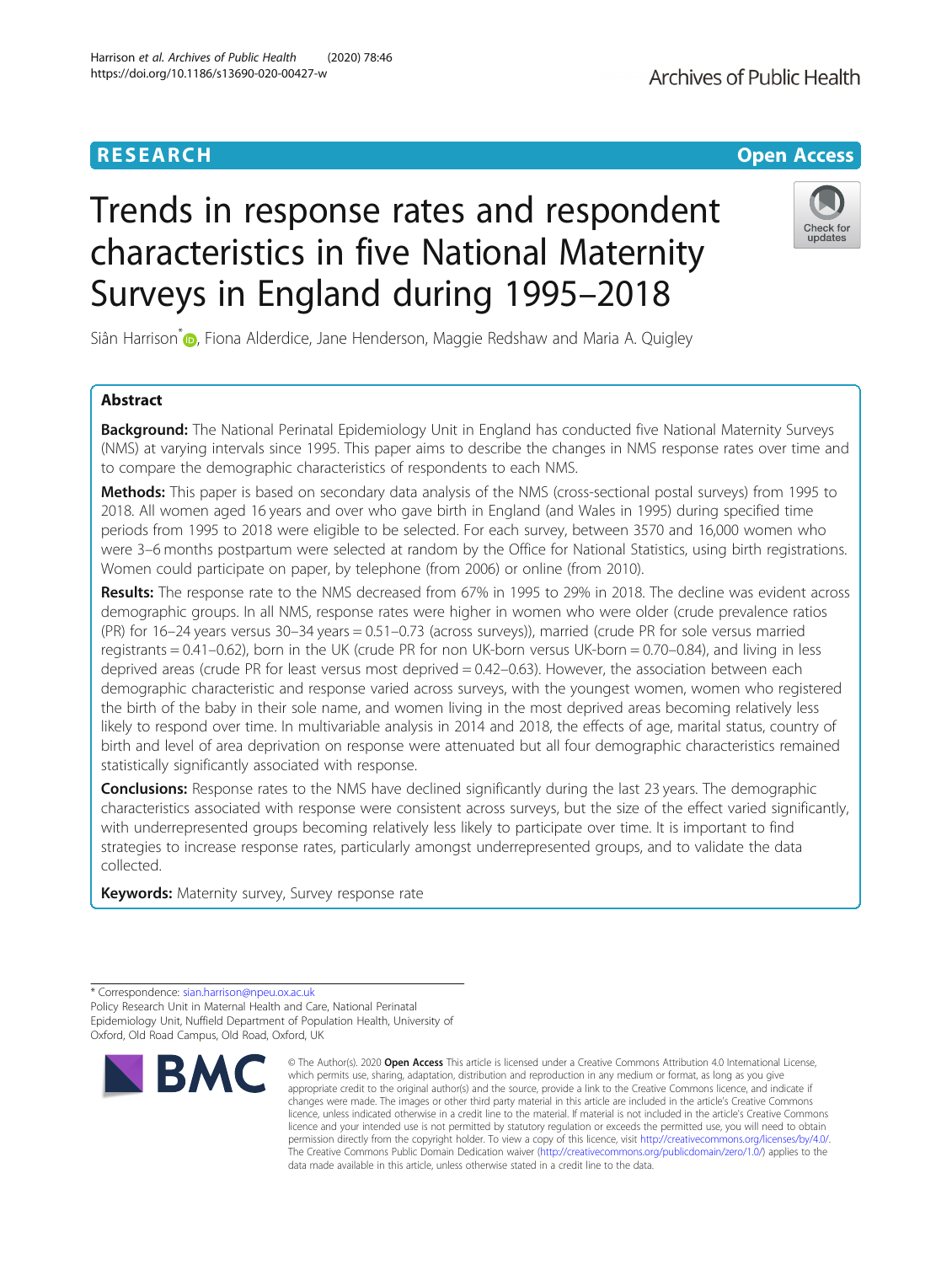# Background

Surveys are an established tool for collecting populationbased health data which are not routinely available from other sources. Population-based health surveys allow us to: document the health and wellbeing of the population and to map changes in health over time; to identify health care needs and areas of inequality; to evaluate the performance of healthcare providers and to establish where reform is necessary to improve patient outcomes. Examples of large health surveys in the UK include: the Health Survey for England (HSE) commissioned by NHS Digital to monitor trends in the nation's health [[1\]](#page-9-0); the GP Patient Survey funded by NHS England to collect data on the experiences, attitudes and characteristics of patients registered with a GP practice in England [[2](#page-9-0)]; and the Care Quality Commission (CQC) Surveys which assess people's views of the NHS services that they access [[3\]](#page-9-0).

There are various methods for conducting surveys. Traditionally the postal or telephone systems have been used as the methods of choice while more recently there has been a surge in internet-based surveys. Regardless of the specific approach, surveys have the potential to recruit large diverse cross-sections of the population and offer respondent anonymity, rapidity of data collection and cost-effectiveness [[4\]](#page-9-0). However, response rates to internet-based surveys tend to be low [\[5](#page-9-0)] and response rates to postal and telephone surveys are falling, and so there is the risk of obtaining samples unrepresentative of their target population. This may affect external validity and introduce bias in the estimates based on the data collected.

Over recent decades, there has been a persistent decline in response rates to surveys and this decline is exemplified in postal surveys into maternal and infant health. The response rates to the Infant Feeding Surveys (IFS)  $[6-11]$  $[6-11]$  $[6-11]$  $[6-11]$ , the CQC Maternity Surveys  $[12-17]$  $[12-17]$  $[12-17]$ , and the National Maternity Surveys (NMS) [[18](#page-10-0)–[20](#page-10-0)], which are three large surveys of maternal and infant health carried out at regular intervals within the UK, have fallen with each successive survey. The response rate to the IFS declined from 91% in 1985 [[6](#page-9-0)] to 51% in 2010 [[11](#page-9-0)] and the response rates to more recent CQC surveys and NMS have fallen even lower [\[17](#page-10-0), [20\]](#page-10-0). Such a significant decline brings into question the viability of collecting research data through postal surveys in the future. However, it is not solely the response rate that determines the validity of survey data; the extent to which the response is representative of the target population is key, regardless of the rate of response. Therefore, it is important to establish whether the demographic characteristics of survey respondents are changing as response rates decline, specifically whether surveys are becoming decreasingly representative of their target populations.

The objectives of this paper are to describe the changes in response rates over time to the NMS conducted by the National Perinatal Epidemiology Unit (NPEU) and to compare the demographic characteristics of respondents to each NMS.

# **Methods**

# Design and participants

This study analysed secondary data from all five completed NMS in 1995, 2006, 2010, 2014 and 2018. The NMS were large population-based cross-sectional postal surveys of women's health and maternity care during pregnancy and the postpartum period. The samples of women selected for the surveys were identified by the Office for National Statistics (ONS) using birth registration records. The number of women sampled for the surveys increased over time to ensure sufficient data to address the objectives of the surveys (e.g. the sample size for the 2018 survey was calculated to estimate the prevalence of most outcomes with reasonable precision, based on the response rate to a pilot survey). Therefore, random samples of between 3570 and 16,000 women aged 16 years and over who had their babies during specified one- or two-week time periods in England (and Wales in 1995) were selected. Women were 3–4 months postpartum at the time of recruitment from 1995 to 2014, and in 2018, women were recruited later (6 months postpartum) due to the inclusion of additional questions relating to the postpartum period. In the week prior to all mailings for each survey, checks on infant deaths were made by ONS and any women whose babies had died were excluded.

## Procedure

In all NMS, the questionnaires were mailed to women by ONS and returned directly to the research team at the NPEU. Reminder letters and additional questionnaires (from 2006 onwards) were mailed to nonrespondents using a tailored reminder system [\[21](#page-10-0)]. The surveys were administered via first class Royal Mail and return postage was paid for all surveys. Women were able to complete the questionnaire on paper or, from 2006 onwards, by telephone (with an interpreter if required) or, from 2010 onwards, there was also the option to participate online. For the first time in the 2018 survey, an incentive was offered for participation in the survey in the form of a prize draw for a £500 gift voucher. This was included due to the low response rate to a pilot survey conducted prior to the 2018 survey.

# Measures

The NMS questionnaires all followed a similar format, taking women through their pregnancy, labour and birth, and postnatal care. Topic areas included satisfaction with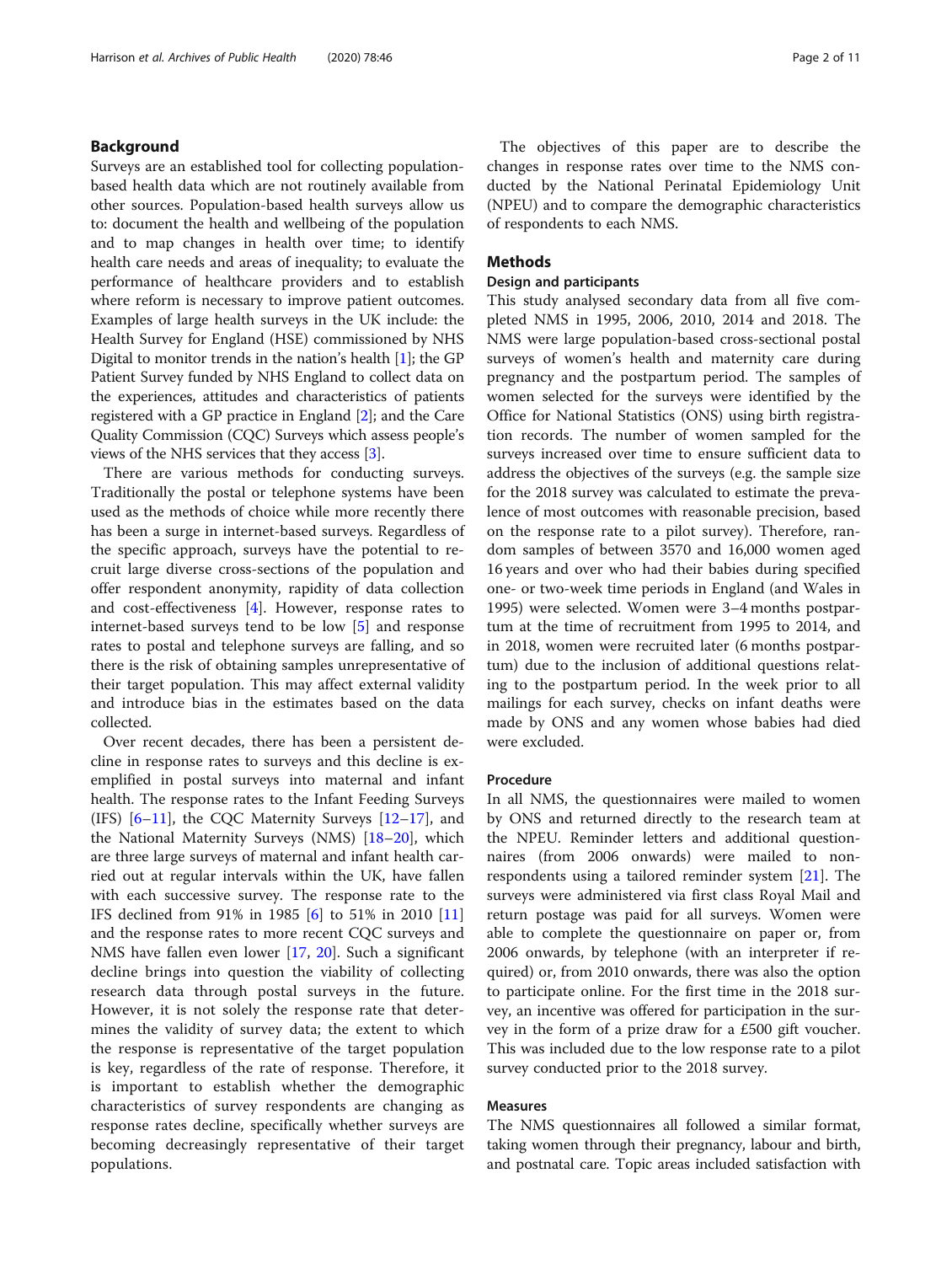care, infant feeding, maternal and infant health, and maternal mental health. The questionnaires included predominantly structured questions with multiple-choice items and Likert scales for responses. The questionnaires also included some open questions allowing respondents to provide clarification on specific points and to express their views and describe their experiences in their own words if they wished. Each NMS questionnaire and the accompanying documentation (i.e. recruitment letters, information sheets) built on the previous instrument/ documents with some additions and minor adjustments to ensure that current issues of interest were captured. The questionnaires varied between 16 and 44 pages in length.

In summary, the rationale for each of the surveys was the same – to explore women's health and experiences of maternity care during pregnancy and the postpartum period. The overall design, the sampling frame, the study procedures and the format of the questionnaire were also largely consistent across all NMS from 1995 to 2018. The sample size increased due to decreasing response rates and some other specific aspects of the surveys evolved over time to capture different perinatal issues and to reflect new technologies, emerging literature on how to improve response rates and feedback from previous surveys. Additional details of the survey characteristics are shown in Table [1](#page-3-0).

#### Statistical analysis

The response rate was calculated by dividing the total number of responses (excluding refusals, duplicate and unusable returns) by the total number of women sampled (excluding packs confirmed as undelivered). Undelivered packs were recorded for all NMS except the 1995 survey. Response rates were compared over time both graphically and statistically using Chi-Square analyses. Annual changes in response rates were calculated by dividing the difference in the response rates between successive surveys by the number of years between surveys.

For each survey, ONS provided anonymised aggregate and/or individual-level data on key demographic variables for all of the women selected to enable comparison of the respondents and non-respondents. These data included age-group (16–19 years, 20–24 years, 25–29 years, 30–34 years, 35–39 years or 40+ years), marital status at birth registration (married, joint registration by both parents living at the same address, joint registration by both parents living at different addresses, or sole registration), country of birth (UK or non-UK) and Index of Multiple Deprivation (IMD) for the mother's area of residence (grouped into quintiles) [[22](#page-10-0)]. Some age-groups were combined in the analysis due to lower numbers of respondents in the youngest and oldest age-groups (16– 24 years, 25–29 years, 30–34 years, or 35+ years).

The demographic characteristics associated with response were estimated for each survey separately using crude prevalence ratios (PR) with 95% confidence intervals (CI). Forest plots were used to compare PR for the youngest women (compared to the 30–34-year-old women), the sole registrants (compared to the married registrants), the women born outside the UK (compared to UK-born women), and the women living in the most deprived areas (compared to the women living in the least deprived areas) across the surveys. A test for statistical heterogeneity was performed to ascertain whether the association between each demographic characteristic and response varied over time. A  $p$ -value of less than 0.10 suggested the presence of statistically significant heterogeneity.

Multivariable analysis was not possible for the three earlier surveys as the available data on non-respondents was aggregate. However, when individual-level data were available (2014 and 2018 only), multivariable logistic regression was performed, with the resulting adjusted prevalence ratios (APR) compared to the crude PR to assess confounding between demographic variables.

#### Results

### Response rates over time

Table [2](#page-4-0) shows the response rates to the NMS from 1995 through to 2018. The response rate decreased significantly with each successive survey from 67.4% in 1995 to 29.0% in 2018 ( $p < 0.0001$ ). Undelivered packs were not recorded in 1995; hence the observed response rate is likely to be a slight underestimate of the true rate in this survey (the other surveys have had an undelivered rate of between 1.5 and 3.0%). The annual rate of change across the years that the surveys span was: − 0.4% from 1995 to 2006; − 2.1% from 2006 to 2010; − 1.9% from 2010 to 2014; and − 4.4% from 2014 to 2018.

The declining response rate to the NMS is illustrated in Fig. [1](#page-4-0). To place the NMS response rates in context, they are shown alongside the published response rates to the IFS  $[6-11]$  $[6-11]$  $[6-11]$  and CQC maternity surveys  $[12-17]$  $[12-17]$  $[12-17]$  $[12-17]$ .

#### Demographic characteristics of respondents over time

Table [3](#page-5-0) shows the response rates and the PR for the likelihood of response according to demographic characteristics for each survey. A lower response rate to each successive survey is evident across all of the demographic subgroups, with the exception of the mothers born outside of the UK in the 2010 survey, where a marginal increase was achieved compared to 2006.

Figure [2a](#page-6-0)-d show the PR for: the youngest women (16–24 years) compared to the 30–34-year-old women; sole registrants compared to married registrants; women born outside of the UK compared to UK-born women;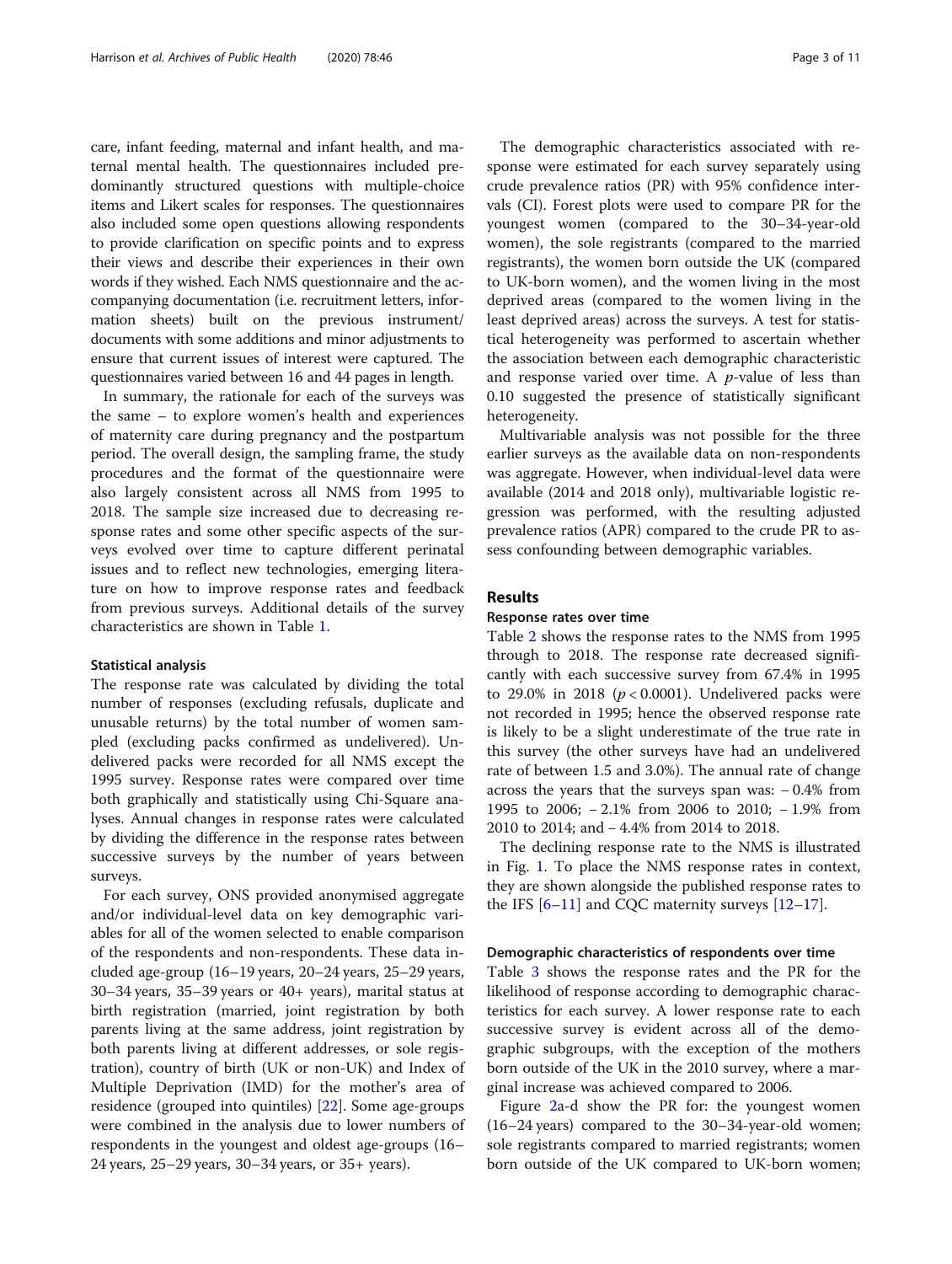<span id="page-3-0"></span>

| Table 1 Study characteristics for the NMS (1995-2018) |                                  |                                                                                                                  |                                                                                                  |                                                                                                  |                                                                              |
|-------------------------------------------------------|----------------------------------|------------------------------------------------------------------------------------------------------------------|--------------------------------------------------------------------------------------------------|--------------------------------------------------------------------------------------------------|------------------------------------------------------------------------------|
| Year of survey                                        | 1995                             | 2006                                                                                                             | 2010                                                                                             | 2014                                                                                             | 2018                                                                         |
| Sample source                                         | registrations<br>ONS birth       | ONS birth registrations                                                                                          | ONS birth registrations                                                                          | ONS birth registrations                                                                          | ONS birth registrations                                                      |
| Number of women sampled 3570                          |                                  | 4800                                                                                                             | 10,000                                                                                           | 10,002                                                                                           | 16,000                                                                       |
| Region                                                | England and Wales                | England                                                                                                          | England                                                                                          | England                                                                                          | England                                                                      |
| Period of birth                                       | June-July 1995                   | March 2006                                                                                                       | October-November 2009                                                                            | January 2014                                                                                     | October 2018                                                                 |
| Baby age at recruitment                               | 4 months                         | 3 months                                                                                                         | 3 months                                                                                         | 3 months                                                                                         | 6 months                                                                     |
| Time of initial mail out                              | November                         | June                                                                                                             | January                                                                                          | April                                                                                            | April                                                                        |
| Modes of response<br>available                        | Postal                           | Telephone (interpretation service)<br>Postal                                                                     | Telephone (interpretation service)<br>Online<br>Postal                                           | Telephone (interpretation service)<br>Online<br>Postal                                           | Telephone (interpretation service)<br>Online<br>Postal                       |
| Incentive                                             | None                             | None                                                                                                             | None                                                                                             | None                                                                                             | Prize draw for £500 gift voucher                                             |
| Number or reminders                                   |                                  |                                                                                                                  |                                                                                                  |                                                                                                  | Z                                                                            |
| Timing of reminders (from<br>initial mail-out)        | $\stackrel{\triangleleft}{\geq}$ | + 2 weeks: reminder letter<br>t weeks: reminder<br>questionnaire<br>$+$                                          | + 8 weeks: reminder letter<br>+ 2 weeks: reminder letter<br>+ 4 weeks: reminder<br>questionnaire | + 8 weeks: reminder letter<br>+ 2 weeks: reminder letter<br>+ 4 weeks: reminder<br>questionnaire | + 3 weeks: reminder<br>+ 7 weeks: reminder<br>questionnaire<br>questionnaire |
| Length of questionnaire                               | 44 pages                         | 28 pages                                                                                                         | 28 pages                                                                                         | 28 pages                                                                                         | 16 pages                                                                     |
|                                                       |                                  | <sup>a</sup> The number of reminders in the 2018 NMS was reduced at the request of the Research Ethics Committee |                                                                                                  |                                                                                                  |                                                                              |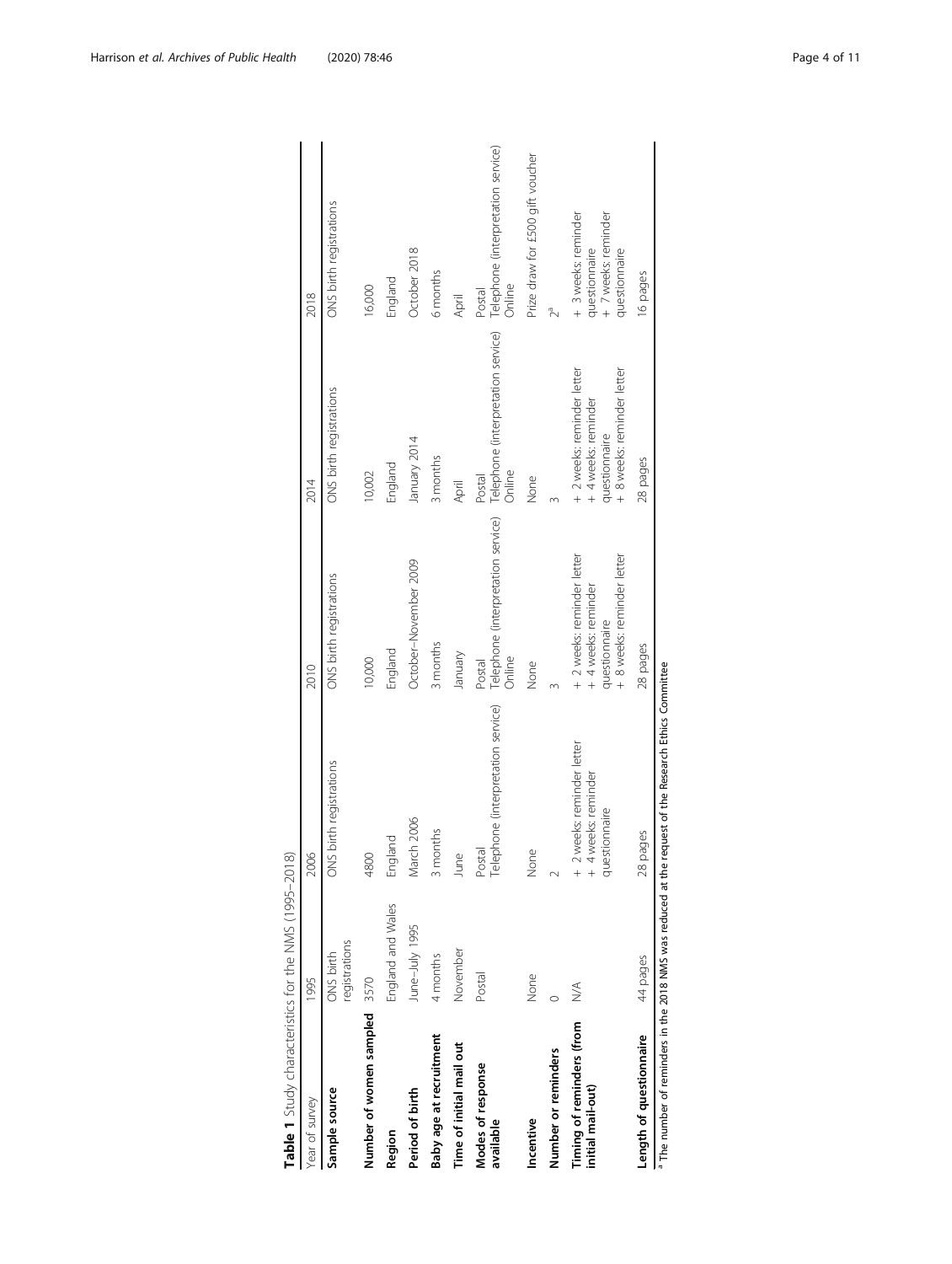#### <span id="page-4-0"></span>Table 2 Response rates to the NMS (1995-2018)

|                                                      | Year of survey     |                    |                    |                    |                    |  |  |  |  |  |
|------------------------------------------------------|--------------------|--------------------|--------------------|--------------------|--------------------|--|--|--|--|--|
|                                                      | 1995               | 2006               | 2010               | 2014               | 2018               |  |  |  |  |  |
| Number of women sampled                              | 3570               | 4800               | 10,000             | 10,002             | 16,000             |  |  |  |  |  |
| Number of undelivered packs/<br>ineligible women (%) | N/A <sup>a</sup>   | 73 (1.5%)          | 149 (1.5%)         | 216 (2.2%)         | 472 (3.0%)         |  |  |  |  |  |
| Number of usable responses                           | 2406               | 2960               | 5333               | 4571               | 4509               |  |  |  |  |  |
| Response rate (95% Cls)                              | 67.4% (65.8, 68.9) | 62.6% (61.2, 64.0) | 54.1% (53.1, 55.1) | 46.7% (45.7, 47.7) | 29.0% (28.3, 29.8) |  |  |  |  |  |
| Change from previous survey                          | N/A                | $-4.8%$            | $-8.5%$            | $-7.4%$            | $-17.7%$           |  |  |  |  |  |
| Annual rate of change                                | N/A                | $-0.4%$            | $-2.1%$            | $-1.9%$            | $-4.4%$            |  |  |  |  |  |

<sup>a</sup>Undelivered packs were not recorded in 1995

and the women living in the most deprived areas compared to the women living in the least deprived areas.

Women who were in the youngest age category (16– 24 years) had a significantly lower response rate to each of the surveys compared to the 30–34-year-old women. The PR associated with being in the youngest age group varied significantly across surveys from 0.51 to 0.73 (Fig. [2a](#page-6-0)), with a tendency for a larger effect in the more recent surveys (Heterogeneity Chi-Square =  $45.68$ , df = 4,  $p < 0.001$ ). The 25-29-year-old women also had a significantly lower response to each of the surveys compared to the 30–34-year-old women. The response rate for women in the oldest age category (35+ years) was similar to the 30–34-year-old women in the surveys from 1995 to 2014 (PR ranged from 0.99 to 1.04) and slightly higher in the 2018 survey  $(PR = 1.10)$  (Table [3](#page-5-0)).

Women who were unmarried when they registered the birth of their baby had a significantly lower response rate to each of the surveys compared to married women.

Table [3](#page-5-0) shows that the PR associated with not registering the baby in married names varied across survey years: from 0.76 to 0.93 for joint registrants at the same address; from 0.38 to 0.67 for joint registrants at different addresses; and from 0.41 to 0.62 for sole registrants. The size of the effect for sole registrants, compared to married registrants, varied significantly across surveys (Fig. [2](#page-6-0)b) and tended to get stronger over time (Heterogeneity Chi-square = 14.83, df = 3,  $p < 0.01$ ).

Women born outside of the UK had a significantly lower response rate to each of the surveys than UK-born women (Table [3\)](#page-5-0). Between 2006 and 2014, women born outside the UK had a lower decline in response rate (45.8 to 41.1%) than UK-born women (65.7 to 48.7%) although the response rates in both groups declined substantially in 2018. The PR associated with being born outside of the UK varied significantly across surveys from 0.70 to 0.84 (Heterogeneity Chi-square = 21.75,  $df = 3$ ,  $p < 0.001$ ) (Fig. [2c](#page-6-0)) but there was no clear pattern over time.

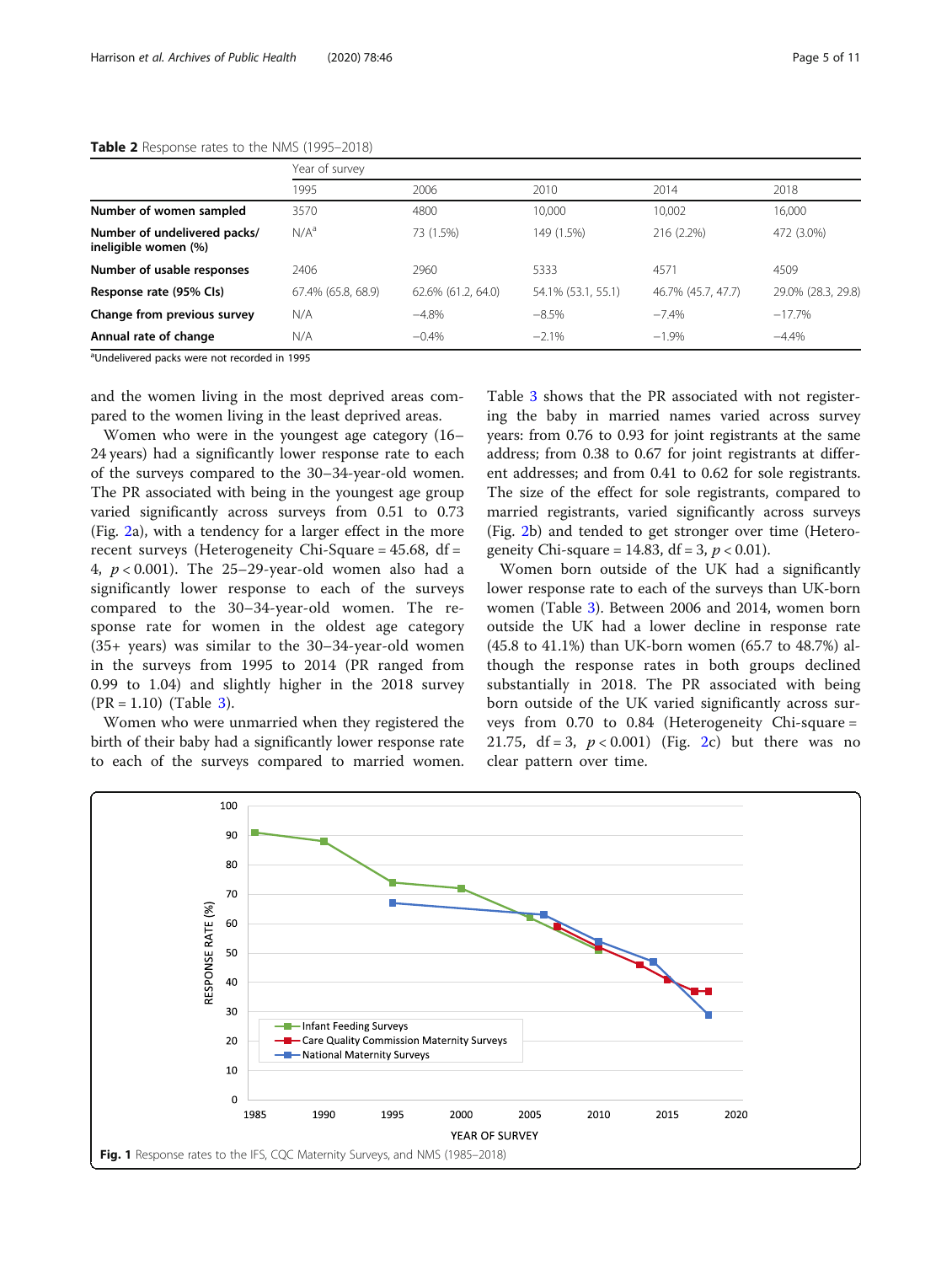| Year of survey                            | $1995^a$ |            | 2006       |            | 2010      |            |      | 2014                     |            |      | 2018 |              |      |      |            |
|-------------------------------------------|----------|------------|------------|------------|-----------|------------|------|--------------------------|------------|------|------|--------------|------|------|------------|
| Number sampled                            |          | $N = 3570$ |            | $N = 4727$ |           | $N = 9851$ |      |                          | $N = 9786$ |      |      | $N = 15.528$ |      |      |            |
|                                           | %        | PR         | 95%CI      | %          | <b>PR</b> | 95%CI      | %    | PR                       | 95%CI      | %    | PR   | 95%CI        | $\%$ | PR   | 95%CI      |
| Age (years)                               |          |            |            |            |           |            |      |                          |            |      |      |              |      |      |            |
| $16 - 24$                                 | 51.6     | 0.66       | 0.61, 0.70 | 50.2       | 0.73      | 0.68, 0.78 | 37.5 | 0.59                     | 0.56, 0.63 | 31.4 | 0.58 | 0.54, 0.63   | 16.7 | 0.51 | 0.46, 0.56 |
| $25 - 29$                                 | 65.2     | 0.83       | 0.79, 0.87 | 58.9       | 0.86      | 0.81, 0.91 | 51.0 | 0.81                     | 0.77, 0.84 | 44.3 | 0.82 | 0.78, 0.87   | 25.3 | 0.77 | 0.72, 0.82 |
| $30 - 34$                                 | 78.7     |            |            | 68.9       |           |            | 63.3 | $\equiv$                 |            | 53.8 |      |              | 32.9 |      |            |
| $>$ = 35                                  | 81.5     | 1.04       | 0.98.1.10  | 68.1       | 0.99      | 0.94, 1.05 | 65.6 | 1.04                     | 0.99, 1.08 | 55.0 | 1.02 | 0.97, 1.08   | 36.3 | 1.10 | 1.04, 1.17 |
| <b>Marital status</b>                     |          |            |            |            |           |            |      |                          |            |      |      |              |      |      |            |
| Married                                   | N/A      | N/A        | N/A        | 65.9       |           |            | 60.5 |                          |            | 53.5 |      |              | 34.9 |      |            |
| Joint registration<br>(same address)      | N/A      | N/A        | N/A        | 61.3       | 0.93      | 0.88, 0.98 | 52.4 | 0.87                     | 0.83, 0.90 | 45.8 | 0.86 | 0.82, 0.90   | 26.7 | 0.76 | 0.72, 0.81 |
| Joint registration<br>(different address) | N/A      | N/A        | N/A        | 44.2       | 0.67      | 0.60, 0.75 | 34.0 | 0.56                     | 0.51, 0.62 | 27.2 | 0.51 | 0.46, 0.56   | 13.2 | 0.38 | 0.33, 0.43 |
| Sole registration                         | N/A      | N/A        | N/A        | 40.9       | 0.62      | 0.54, 0.72 | 34.1 | 0.56                     | 0.50, 0.63 | 25.8 | 0.48 | 0.42, 0.56   | 14.3 | 0.41 | 0.34, 0.49 |
| Country of birth                          |          |            |            |            |           |            |      |                          |            |      |      |              |      |      |            |
| UK                                        | N/A      | N/A        | N/A        | 65.7       |           |            | 56.8 | $\overline{\phantom{0}}$ |            | 48.7 |      |              | 31.4 |      |            |
| Not UK                                    | N/A      | N/A        | N/A        | 45.8       | 0.70      | 0.65.0.75  | 46.2 | 0.81                     | 0.78, 0.85 | 41.1 | 0.84 | 0.80, 0.89   | 23.2 | 0.74 | 0.70, 0.79 |
| Index of multiple deprivation             |          |            |            |            |           |            |      |                          |            |      |      |              |      |      |            |
| 1st (most deprived)                       | N/A      | N/A        | N/A        | 46.4       | 0.63      | 0.59, 0.68 | 40.2 | 0.58                     | 0.55.062   | 33.4 | 0.55 | 0.52, 0.59   | 17.2 | 0.42 | 0.39, 0.45 |
| 2nd                                       | N/A      | N/A        | N/A        | 58.2       | 0.79      | 0.74, 0.85 | 48.1 | 0.70                     | 0.66, 0.73 | 43.8 | 0.72 | 0.68, 0.77   | 25.5 | 0.62 | 0.57, 0.67 |
| 3rd                                       | N/A      | N/A        | N/A        | 67.8       | 0.92      | 0.87, 0.98 | 59.4 | 0.86                     | 0.82, 0.90 | 51.3 | 0.85 | 0.80.0.90    | 32.2 | 0.78 | 0.73, 0.84 |
| 4th                                       | N/A      | N/A        | N/A        | 70.7       | 0.96      | 0.91, 1.03 | 64.9 | 0.94                     | 0.89, 0.99 | 54.9 | 0.91 | 0.85, 0.96   | 37.1 | 0.90 | 0.84, 0.97 |
| 5th (least deprived)                      | N/A      | N/A        | N/A        | 73.3       |           |            | 69.1 |                          |            | 60.6 |      |              | 41.2 |      |            |

<span id="page-5-0"></span>**Table 3** Response rates and PR for response rates by demographic characteristics for the NMS (1995–2018)

<sup>a</sup> Data were not available on marital status, country of birth or IMD for non-respondents in the 1995 survey

The response rate decreased with each drop in quintile of area deprivation in all surveys, for example, ranging from 73.3% (least deprived) to 46.4% (most deprived) in 2006 and from 41.2% (least deprived) to 17.2% (most deprived) in 2018 (Table 3). The PR associated with being in the most deprived quintile, compared to the least deprived quintile, varied significantly across surveys from 0.42 to 0.63 (Fig. [2](#page-6-0)d), with a larger effect in the most recent survey in 2018 (Heterogeneity Chi-square = 58.06, df = 3,  $p < 0.001$ ).

In summary, the overall pattern of response indicates that women were more likely to respond to each of the surveys if they were older, married at the time of registering the birth of their baby, born in the UK and living in less deprived areas. These demographic characteristics associated with response to the NMS have not altered substantially over this time. However, response to the survey by the youngest women, women who registered the birth of the baby in their sole name, and women living in the most deprived areas has become relatively less likely over time.

Adjusted prevalence ratios (APR) for response based on demographic characteristics were calculated for the 2014 and 2018 surveys (Table [4\)](#page-7-0). The adjusted estimates

are very similar across the two surveys. Most of the crude PRs are attenuated after mutual adjustment but women were still significantly more likely to respond if they were older, married, born in the UK and living in less deprived areas, indicating that these demographic characteristics have independent effects on the response rates.

## **Discussion**

There has been a persistent downward trend in the response rate to the NMS from 1995 through to 2018. The characteristics associated with response to the NMS have not altered substantially over this time period due to a decline in the response rate across all demographic groups. Therefore, the decline is not symptomatic of behavioural trends in particular subgroups. Rather, the likelihood of postpartum women choosing to participate in the NMS has greatly reduced over the last 23 years largely irrespective of demographic characteristics. However, it is notable that response by the youngest women, women registering the birth of the baby in their sole name, and women living in the most deprived areas has become relatively less likely over time. If this trend continues, women in these groups will become even more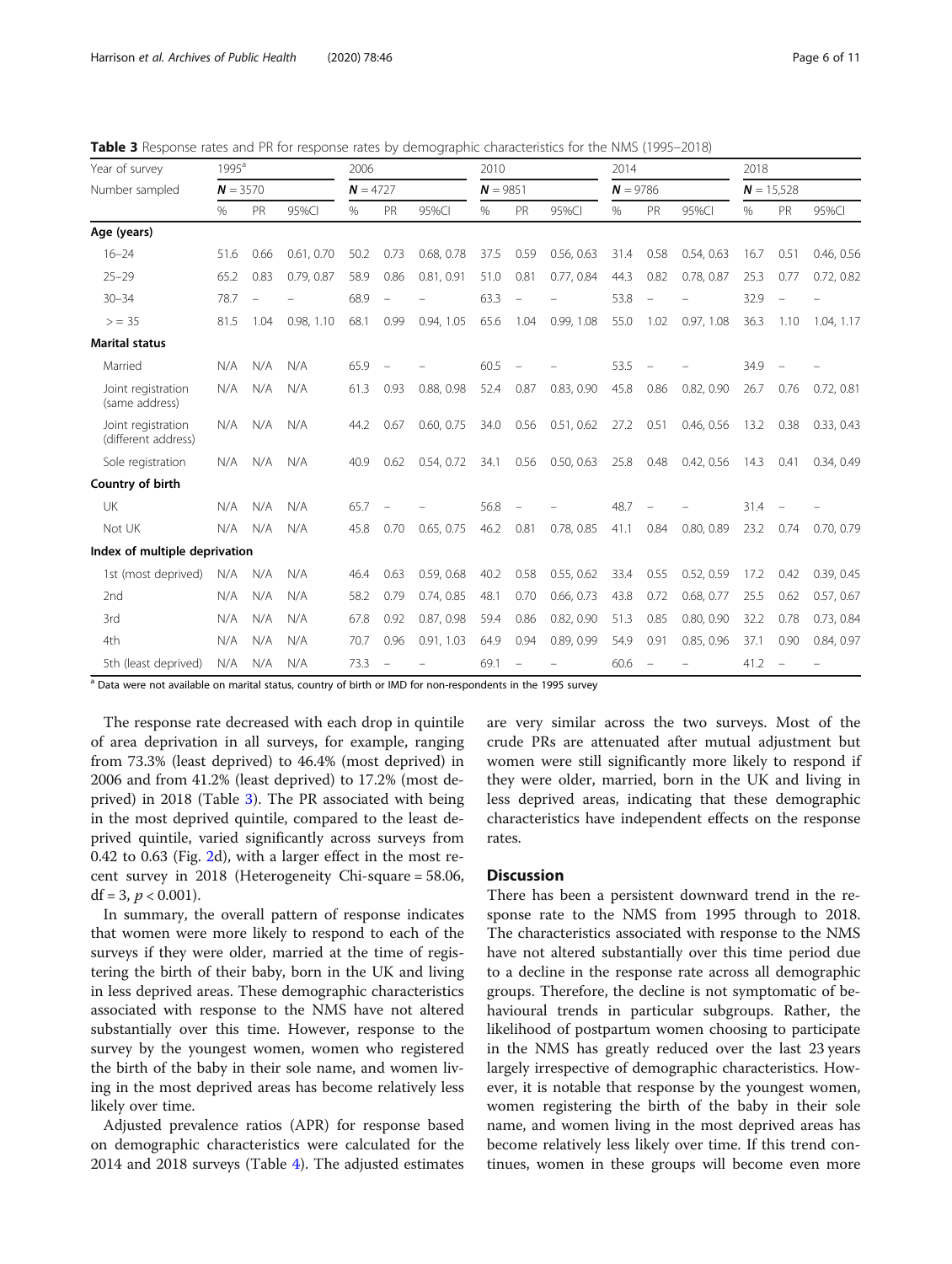<span id="page-6-0"></span>

responding to each NMS for women registering the baby in their sole name (compared to women registering the baby in married names).  $c$ : Likelihood of responding to each NMS for women born outside of the UK (compared to UK-born women). d: Likelihood of responding to each NMS for women living in the most deprived areas (compared to women living in the least deprived areas)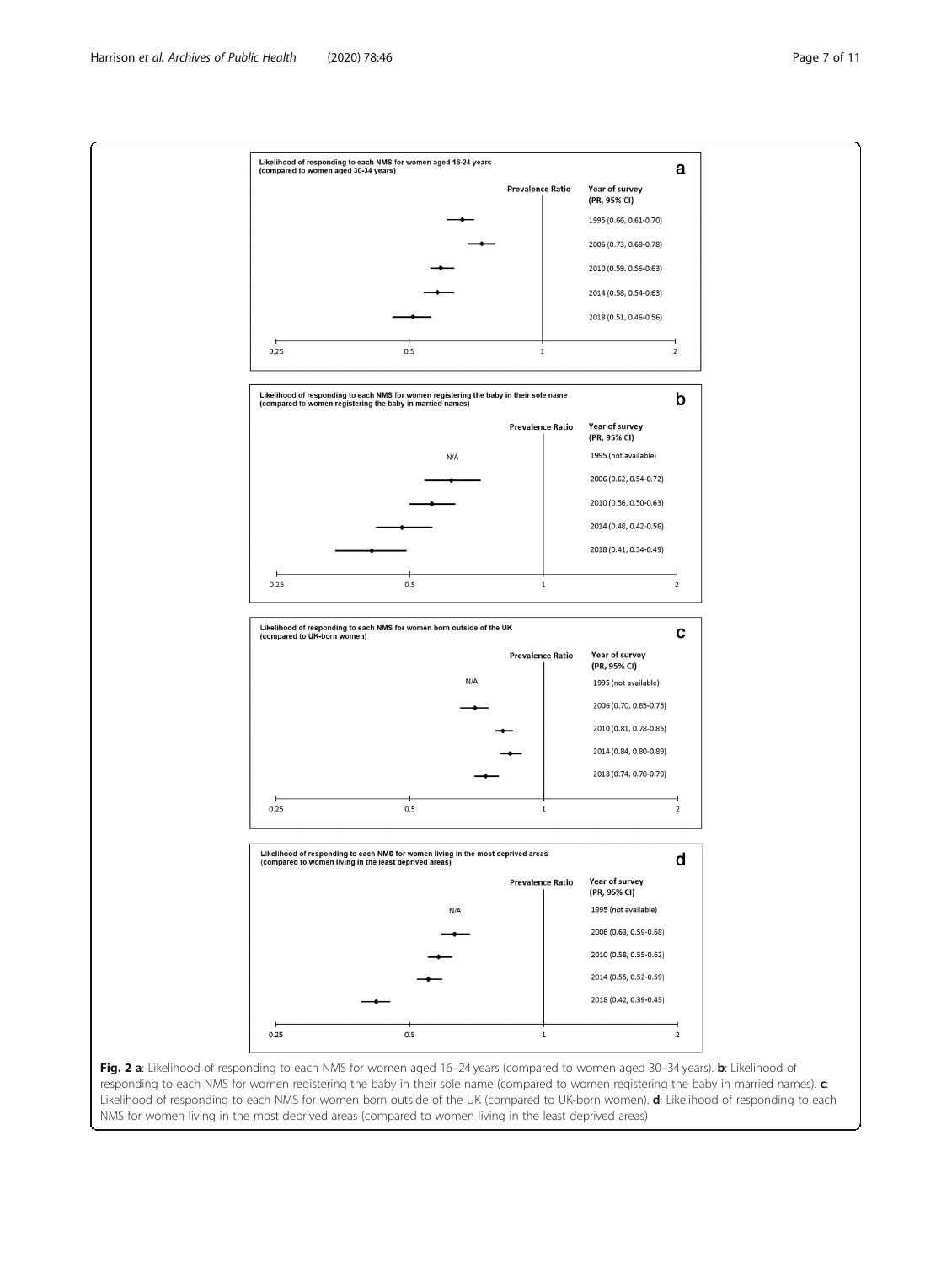<span id="page-7-0"></span>Table 4 PR and APR for response rates by demographic characteristics for the NMS 2014 and 2018

| Year of survey                             |              |            |              | 2014       |      |            |              | 2018         |
|--------------------------------------------|--------------|------------|--------------|------------|------|------------|--------------|--------------|
| Number sampled                             |              |            |              | $N = 9786$ |      |            |              | $N = 15,528$ |
|                                            | PR           | 95%CI      | <b>APR</b>   | 95%CI      | PR   | 95%CI      | <b>APR</b>   | 95%CI        |
| Age (years) <sup>a</sup>                   |              |            |              |            |      |            |              |              |
| $16 - 24$                                  | 0.58         | 0.54, 0.63 | 0.72         | 0.65, 0.79 | 0.51 | 0.46, 0.56 | 0.68         | 0.61, 0.76   |
| $25 - 29$                                  | 0.82         | 0.78, 0.87 | 0.88         | 0.81, 0.95 | 0.77 | 0.72, 0.82 | 0.86         | 0.80, 0.93   |
| $30 - 34$                                  | $\mathbf{1}$ |            | $\mathbf{1}$ |            | 1    |            | $\mathbf{1}$ |              |
| $\geq$ 35                                  | 1.02         | 0.97, 1.08 | 1.01         | 0.94, 1.09 | 1.10 | 1.04, 1.17 | 1.11         | 1.03, 1.19   |
| Marital status <sup>a</sup>                |              |            |              |            |      |            |              |              |
| Married                                    | $\mathbf{1}$ |            | $\mathbf{1}$ |            | 1    |            | $\mathbf{1}$ |              |
| Joint registration (same address)          | 0.86         | 0.82, 0.90 | 0.91         | 0.85, 0.98 | 0.76 | 0.72, 0.81 | 0.83         | 0.77, 0.88   |
| Joint registration (different address)     | 0.51         | 0.46, 0.56 | 0.61         | 0.54, 0.69 | 0.38 | 0.33, 0.43 | 0.48         | 0.41, 0.55   |
| Sole registration                          | 0.48         | 0.42, 0.56 | 0.57         | 0.48, 0.68 | 0.41 | 0.34, 0.49 | 0.52         | 0.42, 0.63   |
| Country of birth <sup>a</sup>              |              |            |              |            |      |            |              |              |
| UK                                         | $\mathbf{1}$ |            | $\mathbf{1}$ |            | 1    |            | 1            |              |
| Not UK                                     | 0.84         | 0.80, 0.89 | 0.81         | 0.75, 0.87 | 0.74 | 0.70, 0.79 | 0.72         | 0.67, 0.77   |
| Index of multiple deprivation <sup>a</sup> |              |            |              |            |      |            |              |              |
| 1st (most deprived)                        | 0.55         | 0.52, 0.59 | 0.68         | 0.62, 0.75 | 0.42 | 0.39, 0.45 | 0.56         | 0.51, 0.62   |
| 2nd                                        | 0.72         | 0.68, 0.77 | 0.83         | 0.75, 0.91 | 0.62 | 0.57, 0.67 | 0.76         | 0.69, 0.83   |
| 3rd                                        | 0.85         | 0.80, 0.90 | 0.92         | 0.84, 1.01 | 0.78 | 0.73, 0.84 | 0.88         | 0.80, 0.96   |
| 4th                                        | 0.91         | 0.85, 0.96 | 0.95         | 0.86, 1.04 | 0.90 | 0.84, 0.97 | 0.96         | 0.87, 1.04   |
| 5th (least deprived)                       |              |            |              |            | 1    |            | 1            |              |

<sup>a</sup> Each variable is mutually adjusted in the analysis

underrepresented in such studies; hence, it is vital to target these women with engagement strategies.

The response rate to each of the five NMS has been consistent with other postal surveys into maternal and infant health conducted within the UK [\[6](#page-9-0)–[17](#page-10-0), [23,](#page-10-0) [24](#page-10-0)]. The IFS and CQC Maternity Surveys have taken place over a similar time period to the NMS and response rates across the different surveys have been comparable. For example, surveys carried out consecutively in 2005 (IFS), 2006 (NMS) and 2007 (CQC) returned response rates of 62, 63 and 59% respectively [\[10,](#page-9-0) [12,](#page-9-0) [18](#page-10-0)]. The three surveys coincided in 2010 and the response rates were all between 51 and 54%. More recently, the NMS and CQC have achieved successive response rates of 46% in 2013 (CQC), 47% in 2014 (NMS), 41% in 2015 (CQC), 37% in 2017 and 2018 (CQC) and 29% in 2018 (NMS). Therefore, it is clear that the decline in response rates over time has occurred across various surveys into maternal and infant health. The decline is also consistent with the trend seen more generally with this method of data collection [[25](#page-10-0)].

According to the literature, there are certain individual characteristics that make participation in research studies more likely. These characteristics include being female, older, married, more educated and having a higher socioeconomic status. This respondent profile has been found across a multitude of studies spanning many years and covering diverse fields of research [\[25,](#page-10-0) [26](#page-10-0)]. Therefore, the fact that the respondents to each of the five NMS have fitted this profile is unsurprising.

Few studies have described trends in survey respondent characteristics over time. The IFS found a significant change in the characteristics of mothers over the longerterm, with the sample becoming older, staying in education for longer, and having higher socio-economic characteristics over time  $[6–11]$  $[6–11]$  $[6–11]$  $[6–11]$  $[6–11]$ . Results from the CQC Maternity Surveys show changes in the age profile of mothers, with age bands representing older women increasing, while age bands for younger women decreasing over time  $[12-17]$  $[12-17]$  $[12-17]$  $[12-17]$  $[12-17]$ . The changes in the characteristics of respondents to the IFS and CQC reflect the changes in characteristics of women giving birth in the UK.

Looking beyond characteristics of individual women, there are several possible methodological explanations for why the response rate to the NMS may have changed over time. Although there was substantial consistency in the methods employed in each of the surveys, there were also variations over the years which may have influenced the response rate. Firstly, the ages of the babies when their mothers were approached differed between surveys,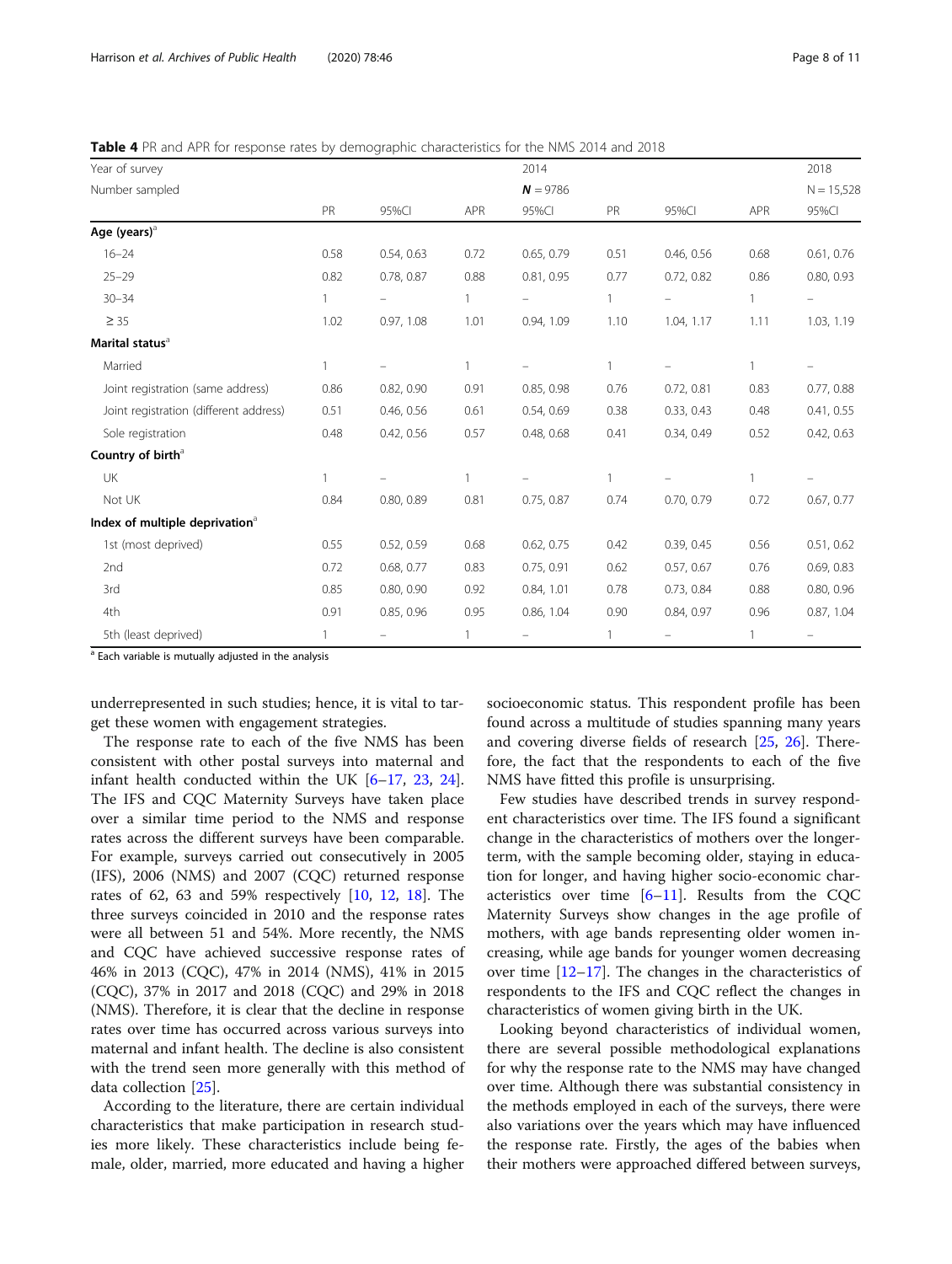being 6 months in 2018 compared to 3–4 months in previous surveys. This may have adversely affected participation due to the women being further from their experience of pregnancy, labour and birth, and also the increasing demands that may arise later in the postpartum period, such as returning to work. However, in pilot work conducted in preparation for the 2018 survey, response rates for recruitment at 6 months postpartum were less than 3% below response rates for recruitment at 3 months postpartum [\[27](#page-10-0)].

Secondly, the available modes of response increased across the surveys, from postal only in 1995 to include telephone and online options in later surveys. Offering greater flexibility in response options might be considered a methodological advancement, yet the concept of "paradox of mode choice" was put forward in a recent metaanalysis of concurrent web options whereby allowing respondents to decide how they complete the survey makes it more likely they won't complete the survey at all [\[28\]](#page-10-0).

The length of the questionnaires and the number of reminders also varied across the NMS. In general, the questionnaire became shorter and the number of reminders increased which, according to the literature, should result in higher response rates [\[29](#page-10-0)]. Nevertheless, the response rate to the NMS declined despite these developments. One exception to note is that the number of reminders in 2018 reduced from three to two at the request of the ethics committee. Given that number of contacts has been emphasised as one of the most important determinants of response [\[30](#page-10-0)], this reversion might partly explain the marked decline in response in the most recent survey. Finally, additional factors such as the time of year at which the surveys were administered and the specific content of the questionnaires and study documentation may have contributed to the changing response rates over time [\[29,](#page-10-0) [31\]](#page-10-0).

The trend in the response rates to the NMS is discordant with the existing evidence on how to maximise returns. The response rate to the 1995 survey was high despite employing the longest questionnaire and having no reminder mail-outs and the subsequent surveys have yielded lower returns despite observing recommendations for enhanced methods. This suggests that there are other factors in play, beyond methodological features, which contributed to the declining response to the NMS and which may explain the general and persistent decline in survey response rates.

One possibility is that the proliferation of surveys in circulation imposes an increasing burden on the general public [\[25](#page-10-0), [26](#page-10-0)]. Linked to the increased demand for participation is the notion of survey fatigue arising from continual requests for individuals to provide feedback on services they have accessed. It may be difficult for survey recipients to distinguish between scientific studies and

market research. Furthermore, there may have been an erosion of trust with regard to sharing personal information for the purposes of research, regardless of its source, partly due to publicised data leaks and partly due to a lack of confidence regarding how personal information will be used. This issue may have affected the 2018 survey in particular due to its coincidence with the implementation of the new General Data Protection Regulation in the UK. Further research is required to explore the impact of these factors on research participation. Another possible explanation is that our increased routine use of electronic mail over recent decades could have demoted the value of paper-based mail, hence adversely affecting the reception of postal surveys. However, studies that have employed internet-based surveys have often reported comparable or even lower response rates to those found in other survey modalities suggesting there has been a general decline in participation as opposed to a shift to different response modalities [[30](#page-10-0), [32,](#page-10-0) [33\]](#page-10-0).

Given the challenges with recruitment of participants to scientific research, there is the risk that survey returns will continue to diminish. However, it is important to note that response rate alone does not determine the extent of bias and low response rates do not necessarily indicate a high level of bias inherent in a study; the extent to which non-response is associated with the outcome of interest is more important [\[25\]](#page-10-0). Therefore, estimates of associations within the data can still be valid even with declining response rates. Furthermore, statistical techniques, such as survey weighting, can be used if potential bias is introduced through non-response [[25](#page-10-0)]. This is not to say that low rates of return should be accepted unreservedly; it is necessary to interpret prevalence rates based on low response rates with caution and it is important to search for innovative strategies to tackle low response rates and to develop novel approaches to data collection. There is a growing literature on methods to increase response rates to surveys [[29\]](#page-10-0) and a number of strategies have been shown to be effective.

There are a number of strengths to this analysis. Firstly, the overall design, sampling frame, study procedures and format of the questionnaire were largely consistent across all NMS from 1995 to 2018; this methodological consistency enables comparison of the response rates over a 23-year period. Although the methods were not exactly the same for each NMS, changes introduced in successive surveys were mostly informed by the available evidence for how to optimise returns (e.g. shorter questionnaire, additional reminders); hence they were expected to increase the response rate rather than reduce it. Another strength is that all surveys included random samples of women drawn from a sampling frame of all births in England (and Wales in 1995) during specified time periods. A further important strength is that in contrast to the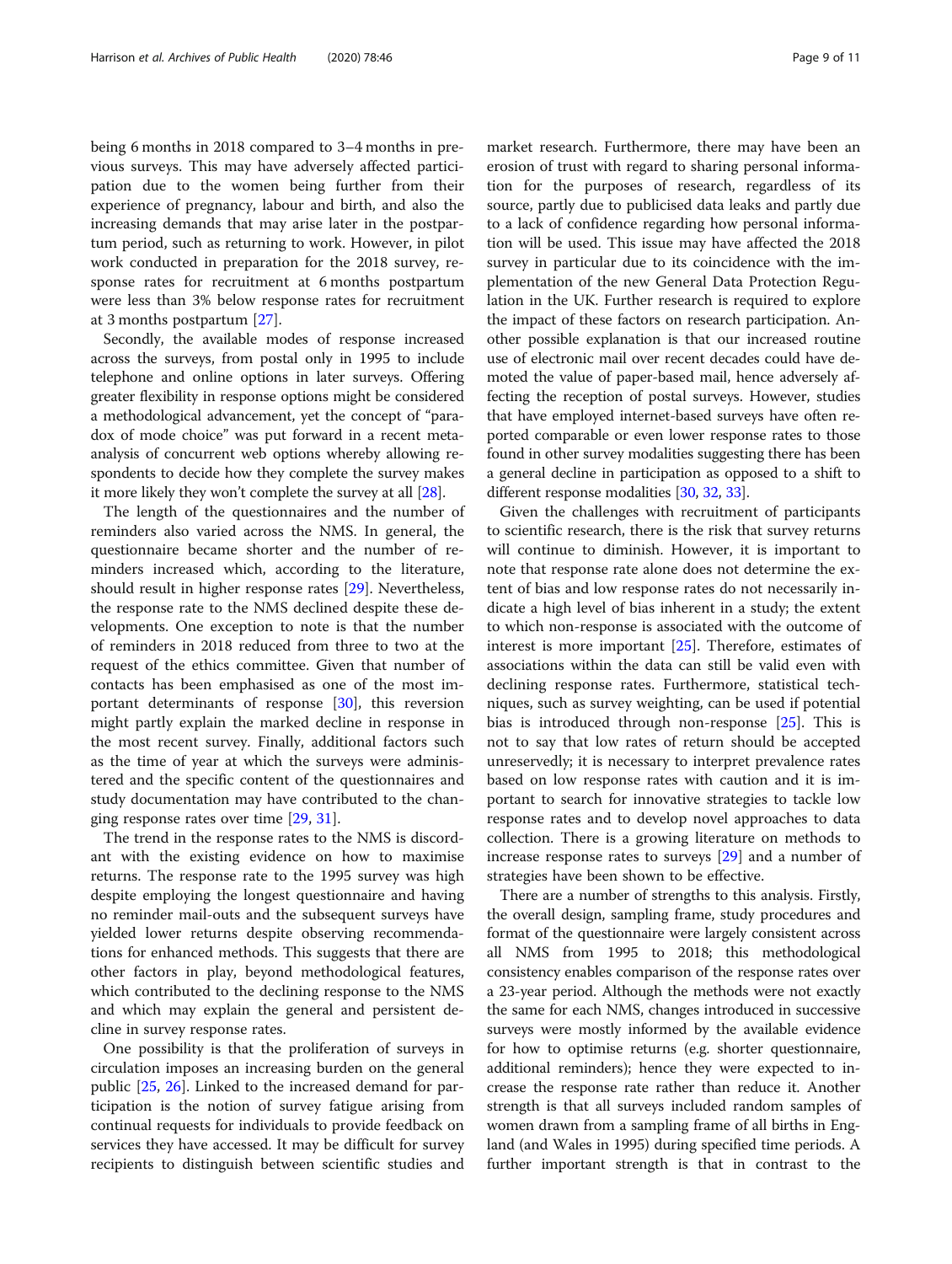<span id="page-9-0"></span>majority of online surveys, aggregate or individual-level demographic data were available for non-respondents in all NMS, which enabled the assessment of the representativeness of the data.

Aside from the variation in the specific methods employed in each of the NMS, the main limitation to the analysis was the lack of individual-level data on demographic factors for non-respondents for earlier (pre-2014) NMS, which precluded the estimation of adjusted prevalence ratios to identify independent effects. Nevertheless, although a comparison of adjusted and unadjusted estimates for later NMS indicates some confounding between the different demographic characteristics, it does not materially change the observed effects.

#### Conclusion

Response rates to the NMS have declined significantly over the last 23 years. The demographic characteristics associated with response were consistent across surveys, but the size of the effect varied significantly, with underrepresented groups becoming relatively less likely to participate over time. The declining response rates to the NMS brings into question the viability of continuing to use the survey method to capture the experiences of postpartum women. However, such data are not routinely available from other sources and currently there is no better alternative method to collect large-scale population-based data. Although estimates of prevalence based on low returns need to be interpreted with caution, measures of effect drawn from such data may still be valid. Nevertheless, it is important to find strategies to halt the decline in survey response rates, particularly amongst underrepresented groups, and to validate the data collected.

#### Abbreviations

APR: Adjusted Prevalence Ratio; CI: Confidence Interval; CQC: Care Quality Commission; IFS: Infant Feeding Survey; IMD: Index of Multiple Deprivation; NHS: National Health Service; NMS: National Maternity Survey; NPEU: National Perinatal Epidemiology Unit; ONS: Office for National Statistics; PR: Prevalence Ratio

#### Acknowledgements

Most thanks are due to the many women who participated in the surveys and to the women who provided input into the development of the NMS. Staff at the Office for National Statistics drew the samples and managed the mailings but bear no responsibility for analysis or interpretation of the data. Ciconi printed and prepared the survey packs and were responsible for the data entry. Qualtrics and Ciconi (in the 2018 NMS) set up the online surveys.

#### Authors' contributions

MQ, FA and SH developed the idea for the study. SH analysed the data with input from MQ. All authors contributed to interpretation of results. SH produced the first draft of the manuscript. All authors reviewed the draft versions of the manuscript and approved the final version.

#### Funding

This research is funded by the National Institute for Health Research (NIHR) Policy Research Programme, conducted through the Policy Research Unit in Maternal Health and Care, 108/0001. The views expressed are those of the

#### Availability of data and materials

All data generated or analysed during this study are included in this published article and its supplementary information files.

#### Ethics approval and consent to participate

Ethical approval was obtained separately for each NMS. The original survey in 1995 was approved by the Trent Multi-Centre Research Ethics Committee (06/MREC/16). The most recent survey in 2018 was approved by the London Bloomsbury NRES Committee (18/LO/0271). The return of completed questionnaires was taken as indicating consent to participate.

#### Consent for publication

Not applicable.

#### Competing interests

The authors have no competing interests to declare.

#### Received: 31 January 2020 Accepted: 30 April 2020 Published online: 25 May 2020

#### References

- Fuller E, Mindell J, Prior G. Health survey for England 2017. London: NHS Digital; 2018. Available from: [https://digital.nhs.uk/data-and-information/](https://digital.nhs.uk/data-and-information/publications/statistical/health-survey-for-england) [publications/statistical/health-survey-for-england.](https://digital.nhs.uk/data-and-information/publications/statistical/health-survey-for-england) Accessed 18 October 2019.
- 2. NHS England. GP Patient Survey: surveys and reports. NHS England; 2018. Available from: <http://www.gp-patient.co.uk/surveysandreports>. Accessed 18 October 2019.
- 3. Care Quality Commission. Maternity service surveys. Available from: [https://](https://www.cqc.org.uk/publications/surveys/maternity-services-survey-2018) [www.cqc.org.uk/publications/surveys/maternity-services-survey-2018.](https://www.cqc.org.uk/publications/surveys/maternity-services-survey-2018) Accessed 18 October 2019.
- 4. Cartwright A. Interviews or postal questionnaires? Comparisons of data about Women's experiences with maternity services. Milbank Q. 1988;66(1): 172–89.
- 5. Dillman DA, Smyth JD, Christian LM. Internet, phone, mail, and mixed-mode surveys: the tailored design method. 4th ed. New Jersey: John Wiley & Sons; 2014.
- 6. Martin J, White A. Infant feeding 1985. London: HMSO; 1988.
- 7. White A, Freeth S, O'Brien M. Infant feeding 1990. London: HMSO; 1992.
- 8. Foster K, Lader D, Cheesbrough S. Infant feeding 1995. London: The Stationary Office; 1997.
- 9. Hamlyn B, Brooker S, Oleinikova K, Wands S. Infant Feeding 2000. London: The Stationery Office; 2002. Available from: [https://sp.ukdataservice.ac.uk/](https://sp.ukdataservice.ac.uk/doc/4746/mrdoc/pdf/4746userguide.pdf) [doc/4746/mrdoc/pdf/4746userguide.pdf.](https://sp.ukdataservice.ac.uk/doc/4746/mrdoc/pdf/4746userguide.pdf) Accessed 18 October 2019.
- 10. Bolling K, Grant C, Hamlyn B, Thornton A. Infant feeding survey 2005. London: Health and Social Care Information Centre; 2007. Available from: [https://files.digital.nhs.uk/publicationimport/pub00xxx/pub00619/infa-feed](https://files.digital.nhs.uk/publicationimport/pub00xxx/pub00619/infa-feed-serv-2005-rep.pdf)[serv-2005-rep.pdf.](https://files.digital.nhs.uk/publicationimport/pub00xxx/pub00619/infa-feed-serv-2005-rep.pdf) Accessed 18 October 2019.
- 11. McAndrew F, Thompson J, Fellows L, Large A, Speed M, Renfrew MJ. Infant feeding survey 2010. London: Health and Social Care Information Centre; 2012. Available from: [https://files.digital.nhs.uk/publicationimport/pub08xxx/](https://files.digital.nhs.uk/publicationimport/pub08xxx/pub08694/infant-feeding-survey-2010-consolidated-report.pdf) [pub08694/infant-feeding-survey-2010-consolidated-report.pdf](https://files.digital.nhs.uk/publicationimport/pub08xxx/pub08694/infant-feeding-survey-2010-consolidated-report.pdf). Accessed 18 October 2019.
- 12. Healthcare Commission. Women's experience of maternity care in the NHS in England. London: Healthcare Commission; 2007. Available from: [http://](http://www.nhssurveys.org/Filestore/CQC/2007_Maternity_services_survey_report.pdf) [www.nhssurveys.org/Filestore/CQC/2007\\_Maternity\\_services\\_survey\\_report.](http://www.nhssurveys.org/Filestore/CQC/2007_Maternity_services_survey_report.pdf) [pdf](http://www.nhssurveys.org/Filestore/CQC/2007_Maternity_services_survey_report.pdf). Accessed 18 October 2019.
- 13. Care Quality Commission. Women's experiences of maternity care in England: key findings from the 2010 NHS trust survey. London: CQC; 2010. Available from: [https://nhssurveys.org/wp-content/surveys/04-maternity/04](https://nhssurveys.org/wp-content/surveys/04-maternity/04-analysis-reporting/2010/Key%20findings%20report.pdf) [analysis-reporting/2010/Key%20findings%20report.pdf](https://nhssurveys.org/wp-content/surveys/04-maternity/04-analysis-reporting/2010/Key%20findings%20report.pdf). Accessed 18 October 2019.
- 14. Care Quality Commission. National findings from the 2013 survey of women's experiences of maternity care. London: CQC; 2013. Available from: [https://www.cqc.org.uk/sites/default/files/documents/maternity\\_report\\_for\\_](https://www.cqc.org.uk/sites/default/files/documents/maternity_report_for_publication.pdf) [publication.pdf](https://www.cqc.org.uk/sites/default/files/documents/maternity_report_for_publication.pdf). Accessed 18 October 2019.
- 15. Care Quality Commission. 2015 survey of women's experiences of maternity care. London: CQC; 2015. Available from: [https://www.cqc.org.](https://www.cqc.org.uk/sites/default/files/20151215_mat15_statistical_release.pdf)